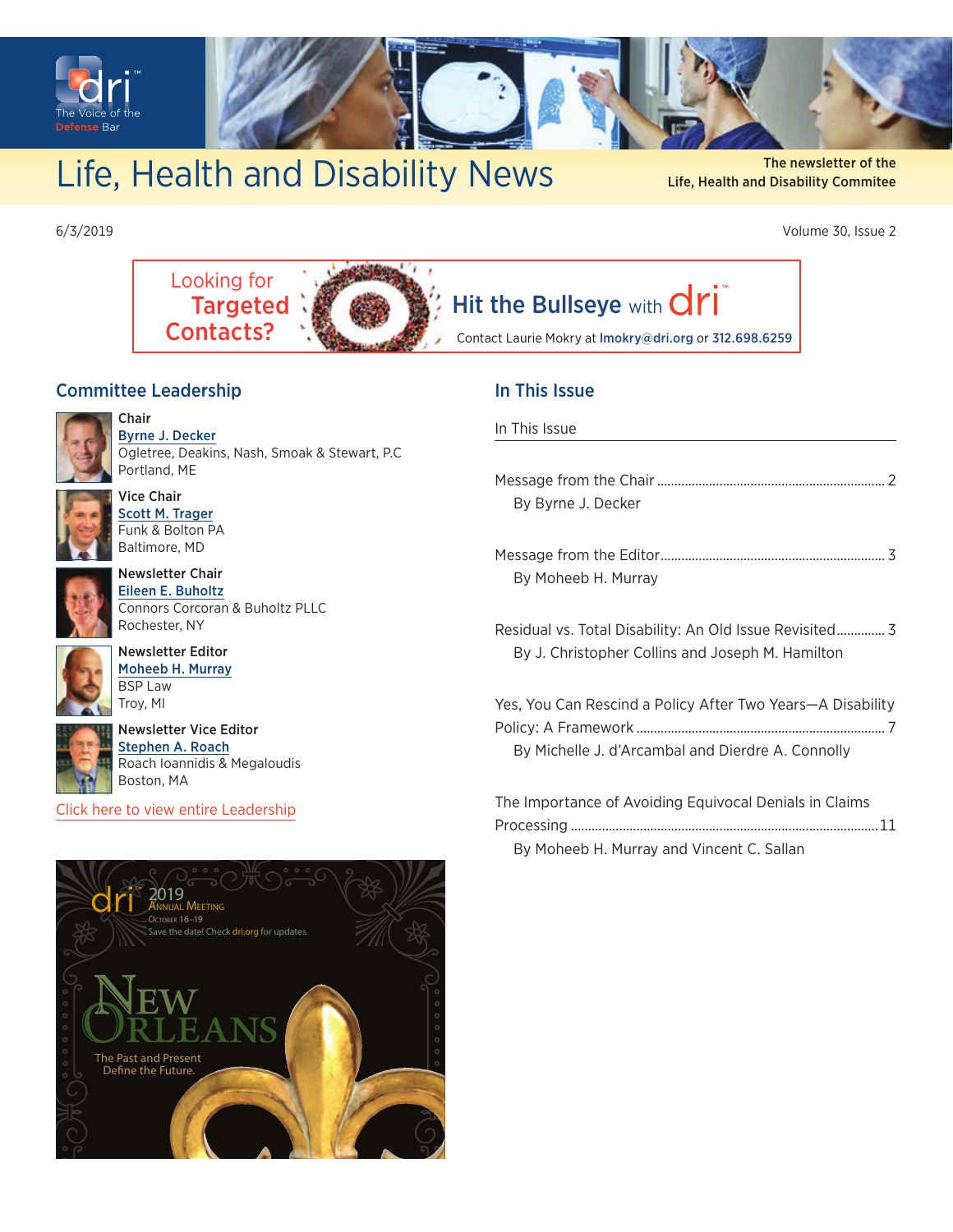### <span id="page-1-0"></span>Message from the Chair

#### By Byrne J. Decker



Greetings fellow LHD Committee members!

As a busy winter turns to a busy spring, Committee Vice Chair Scott Trager and I have finally had the opportunity to reflect on yet another successful DRI Life, Health, Disability,

and ERISA Seminar in Chicago last month. From our perspective, the seminar was a rousing success. We were particularly pleased with how some of the new offerings were received such as the new breakout sessions for young LHD lawyers. The more advanced programs were top-notch and, as always, everyone seemed to find plenty of time enjoying the various networking events, despite the hectic schedule.

Although the success of the Seminar depends on the efforts of countless, hard-working volunteers, Program Chair Pat Begos, and Vice Chairs Sarah Delaney and Jamie Moore, certainly deserve an extra shout-out. It is difficult to convey how impressive it was to watch their tireless efforts and steadfast leadership culminate in a fantastic Conference from start to finish.

Of course, there is no rest for the weary, as planning has already begun for our 2020 Seminar, which will take place April 29–May 1, 2020, in a brand new and exciting location for our Committee—the Sheraton New Orleans Hotel. Although it will be very difficult to top 2019, our 2020 Program Chair, Sarah Delaney, and Vice-Chairs, Jamie Moore and Elizabeth Doolin, are already hard at work on the planning.

Speaking of planning, we're also starting to get very excited for our annual Committee Fly-In meeting. Our

meeting will take place on Friday, July 12, 2019, at the Chicago office of Hinshaw & Culbertson LLP. As in past years, many of us plan to arrive on Thursday, which will feature the always popular Women's Spa Day and Committee dinner. For those who plan to stay over Friday night, we will have another dinner before heading over to Second City to take in some stand-up comedy. Our Fly-In chair, Josh Lerner, is in the process of pinning down all the details, which will be posted on the Committee's [Online](https://community.dri.org/communities/community-home?CommunityKey=2b8db404-10da-44f6-a641-1663b2ae7f2c)  [Community](https://community.dri.org/communities/community-home?CommunityKey=2b8db404-10da-44f6-a641-1663b2ae7f2c) page shortly.

All Committee members are welcome to attend and participate in the Fly-In. It is really a wonderful way to meet other Committee members in a less formal setting. It's also a wonderful way to participate and have your voice heard and get more involved in our wonderful Committee. Our Committee exists to serve the interests of its members. We want, and need, the help of as many of you as possible to fulfill our mission. As the saying goes, many hands make light work.

It's your Committee—get involved! You'll be glad you did! I look forward to seeing you in July!

*Byrne J. Decker is the managing shareholder in the Portland, Maine office of Ogletree, Deakins, Nash, Smoak & Stewart, P.C. Mr. Decker has a nationwide practice that specializes in the defense of employee benefits/ERISA litigation. He has defended benefits cases in federal courts in every federal judicial circuit. Mr. Decker is the chair of DRI's Life, Health and Disability Committee.*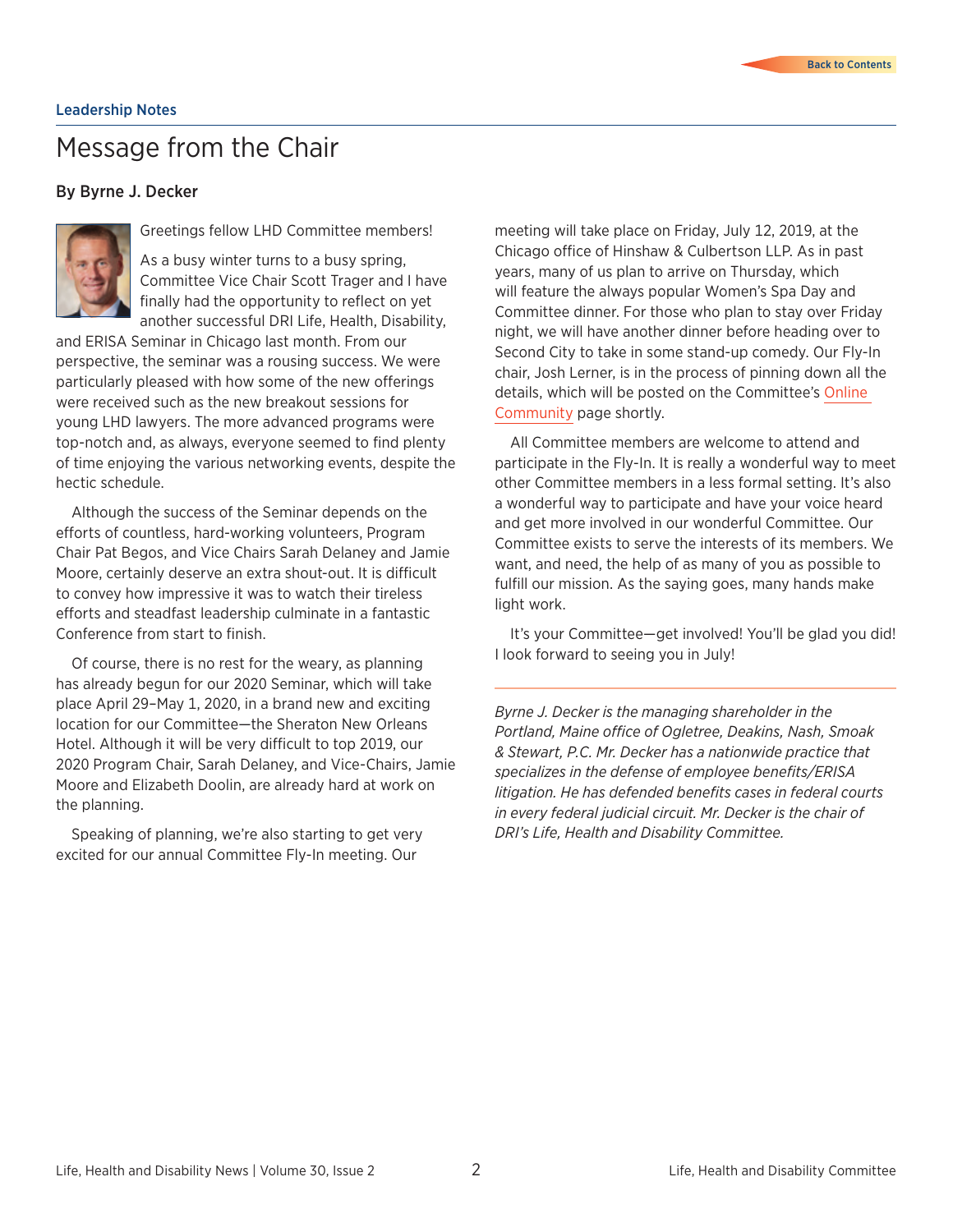## <span id="page-2-0"></span>Message from the Editor

#### By Moheeb H. Murray



I'm excited as I step into my role as editor of the *Life, Health, and Disability News* along with my vice editor, Stephen Roach. The first thing we'd like to do is thank Eileen Buholtz for her excellent work as the immediate past editor of

this newsletter and for her valuable guidance in transitioning the editorial duties to me and Stephen. We plan to continue in Eileen's footsteps to provide you with an informative newsletter that will be a trusted resource for learning about developments in the LHD insurance world.

This issue focuses on disability insurance. We hope you'll enjoy this issue's articles covering topics of rescission of a disability policy after two years, the importance of using unequivocal denial letters, and total versus residual liability. We thank the authors for their contributions.

The next issue of *Life, Health, and Disability News* is due out in August will focus on topics relating to keyman (keyperson) insurance policies. If you have an idea for an article on that or another LHD insurance topic, please let me or Stephen know, and we'll be happy to help you get your article published.

*Moheeb H. Murray leads the insurance coverage practice team at BSP Law in Troy, Michigan. He represents leading national insurers in life, disability, ERISA, and other insurance-coverage matters at all stages of litigation. He also focuses his practice on complex-commercial and construction litigation.* 

#### Featured Articles

## Residual vs. Total Disability: An Old Issue Revisited

#### By J. Christopher Collins and Joseph M. Hamilton



Total vs. Residual Disability claims are nothing new to the disability industry. However, these types of claims continue to present legal challenges. A review of recently

reported decisions demonstrate a variety of issues to address and strategies to implement to successfully handle claims that require both Total and Residual disability analysis. Properly managing these claims involves input from the many disciplines (financial, legal, medical and vocational) found in the modern-day claim department. The reported cases show that clear communication, close attention to policy language and timely decision making are critical to an insurer's success or failure in managing these complex claims. As always, ERISA played a starring role in the outcome of some of these disability cases.

#### Communication and the Statute of Limitations

Policies that include both Total and Residual Disability clauses require that insurers make a clear, accurate and timely decision on how the claim will be characterized. This is important because benefit periods can be impacted by whether a claim is a Total or Residual Disability. For example, a Total Disability may be payable for the claimant's lifetime, but a Residual Disability may end on the claimant's 65th birthday.

That was the scenario in *Finklestein v. AXA Equitable*, 325 F.Supp.3d 1061 (N.D. Cal. 2018). Finklestein was an OB/GYN who purchased four different disability polices between 1982 and 1989. The policies had language that provided benefit periods to age 65 for Residual Disability and lifetime benefit periods for Total Disability, if so classified before Finklestein reached the age of 50. In 1998, when Finklestein was 47 years old, he filed a claim for right wrist pain. Because Finklestein continued to work, Equitable characterized the claim as a Residual Disability. The claim continued to progress and in 2004, when Finklestein reached age 54, the claim was reclassified as a Total Disability claim. In 2009, Finklestein asked if the company would reclassify his claim to Total Disability dating back to 1998. A letter from the company dated December 15, 2009 clearly refused the reclassification. The claim continued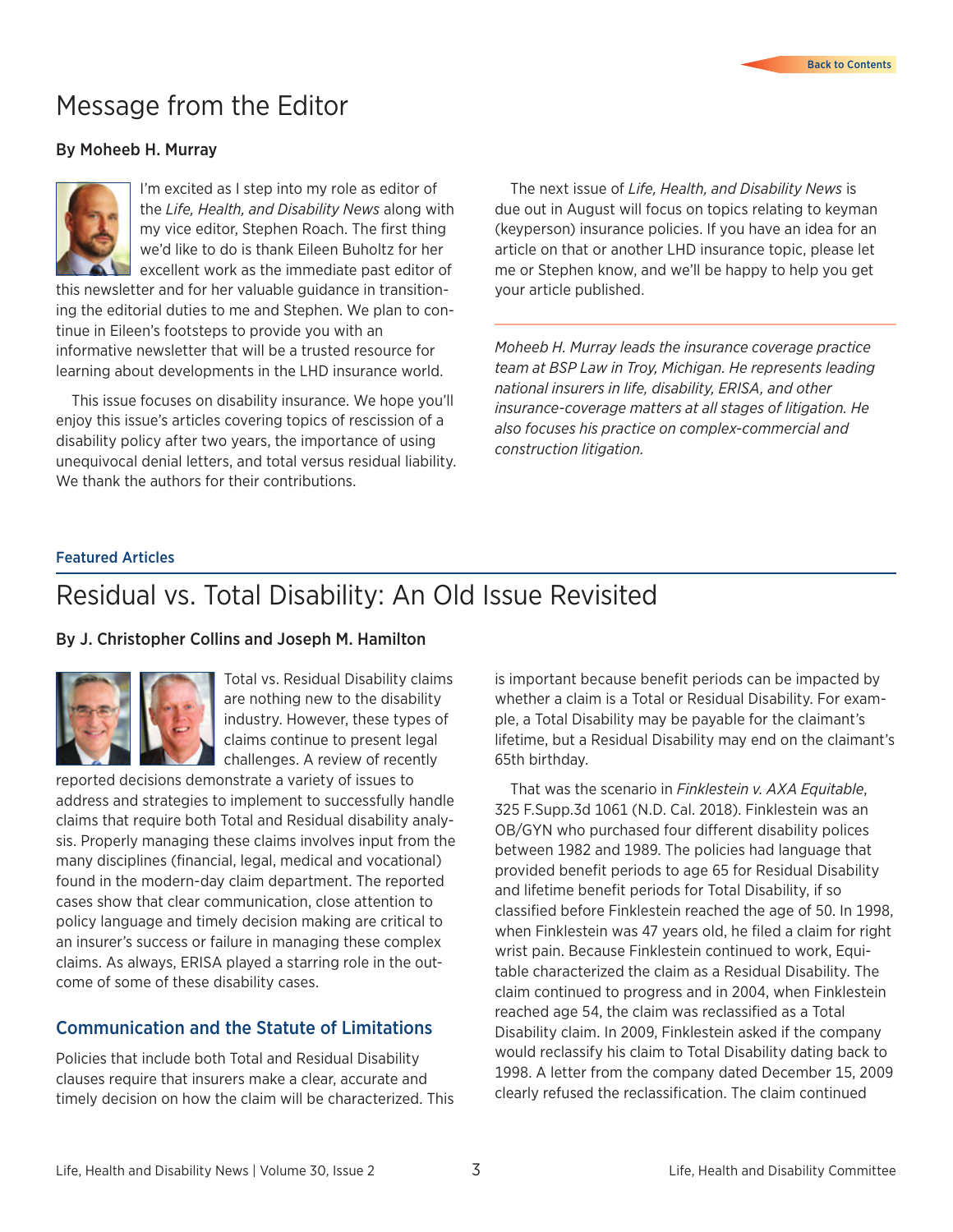and in 2017, after Finklestein turned age 65, the company refused to pay further benefits. Finklestein filed suit.

Equitable moved to dismiss the claim based on the statute of limitations, which the company argued began to accrue after the 2009 letter denying reclassification. Finklestein argued the statute should not begin to run until after his benefits were terminated in 2016. The court agreed with Equitable and dismissed the litigation stating, "Here the court finds that the statute of limitations began to accrue when Equitable denied Plaintiff's request for reclassification and not when the insurance company ceased making payments to Plaintiff." *Id*. at 1067. The 2009 letter clearly stating the Residual Disability classification going back to 1998 would not be changed was the strong evidence relied on by the court.

The court in *Hong v. AXA Equitable*, 2018 WL 6331012 (N.D. Cal. 2018) addressed a very similar issue. In *Hong*, the policies only provided for Total Disability benefits. Further, the policy language provided that if a claim was classified as a Total Disability before age 60 the claimant would be entitled to lifetime benefits. Otherwise, benefits ended when the claimant reached age 65. In 2011, when Hong was 57 years old, she began to experience disabling symptoms that caused her to reduce the number of patients she treated. However, Hong continued to work and was earning income making her ineligible for Total Disability benefits. Nevertheless, Hong inquired about filing a claim in September 2011. Equitable explained in letters dated in November 2012 and January 2013 that no benefits were payable because the policy only provided for Total Disability benefits and there was no Residual Disability rider.

Hong's symptoms worsened over time and in 2015, at the age of 61, she stopped seeing patients and renewed her claim with Equitable. Equitable approved the claim. Hong then requested that Equitable revisit the decision to deny coverage on the 2011 claim. Equitable denied the request and refused to pay any benefits prior to 2015. Hong filed suit in July 2018.

Equitable moved to dismiss the claim on statute of limitations grounds. Hong argued the 2015 claim started a new limitations period for the earlier claim. The court rejected that argument and held, "… Hong's later request for a disability determination covering that entire period was one for reconsideration, which does not start a new limitation period" *Id*. at \*4. Hong then argued that the 2013 denial did not cover the claim for lifetime benefits. The court rejected that argument too, reasoning, "If Equitable had found Hong totally disabled in January 2013, Hong

would have received lifetime disability benefits. . . . By the same token, Equitable's January, 2013 determination that Hong was not totally disabled denied Hong those lifetime benefits." *Id*. The suit was dismissed.

#### The Seventh Circuit Tempers the Holding in *McFarland v. General American*

What happens when a claimant cannot perform his occupation in exactly the same way he did before the disability arose? Is the claim properly characterized as one for Total or Residual Disability?

In *McFarland v. General American*, 149 F.3d 583 (7th Cir. 2016) the panel deciding the case used a baseball shortstop analogy to interpret a Residual Disability clause. They posited that a shortstop who could no longer throw would be unable to do his job even if he could still run, hit and catch<sup>1</sup>. Since that decision, the analogy has often been used to persuade insurers to pay Total Disability benefits to a claimant who is still working at least part-time in their occupation.

However, the court was far more circumspect in its holding in *Fiorentini v. Paul Revere Life Ins. Co.*, 893 F.3d 476 (7th Cir. 2018). Fiorentini was the Owner/President of a small technology company. Cancer treatment resulted in the amputation of Fiorentini's right ear. The original claim, beginning in 2008, was for Total Disability benefits. However, five years after the claim began, Fiorentini returned to work and reported being cancer free since 2009. Paul Revere denied further benefits because Fiorentini was working full time. However, Fiorentini argued that his hearing problems made it impossible for him to engage in sales duties for his company. He argued he should receive Total Disability benefits from his own occupation as president of the company. Paul Revere denied the claim and then won summary judgment in the district court. The Seventh Circuit upheld the decision stating,

To be sure, the record supports the inference that Fiorentini cannot discharge his duties as Panatech's president in precisely the same manner as he did before. The ongoing effects of his surgery- hearing loss, tinnitus, migraines, and difficulty localizing sound- had an adverse impact on his daily functioning. But as we have already said, a reduced capacity to perform job duties is addressed by the policy's

1 The Seventh Circuit may be unfamiliar with one Alex Rodriguez, who was once the highest paid shortstop in Major League Baseball and who continued to play MLB as a designated hitter even after injuries sidelined him from playing in the field. Perhaps it depends on how you define "occupation. "Shortstop or MLB player.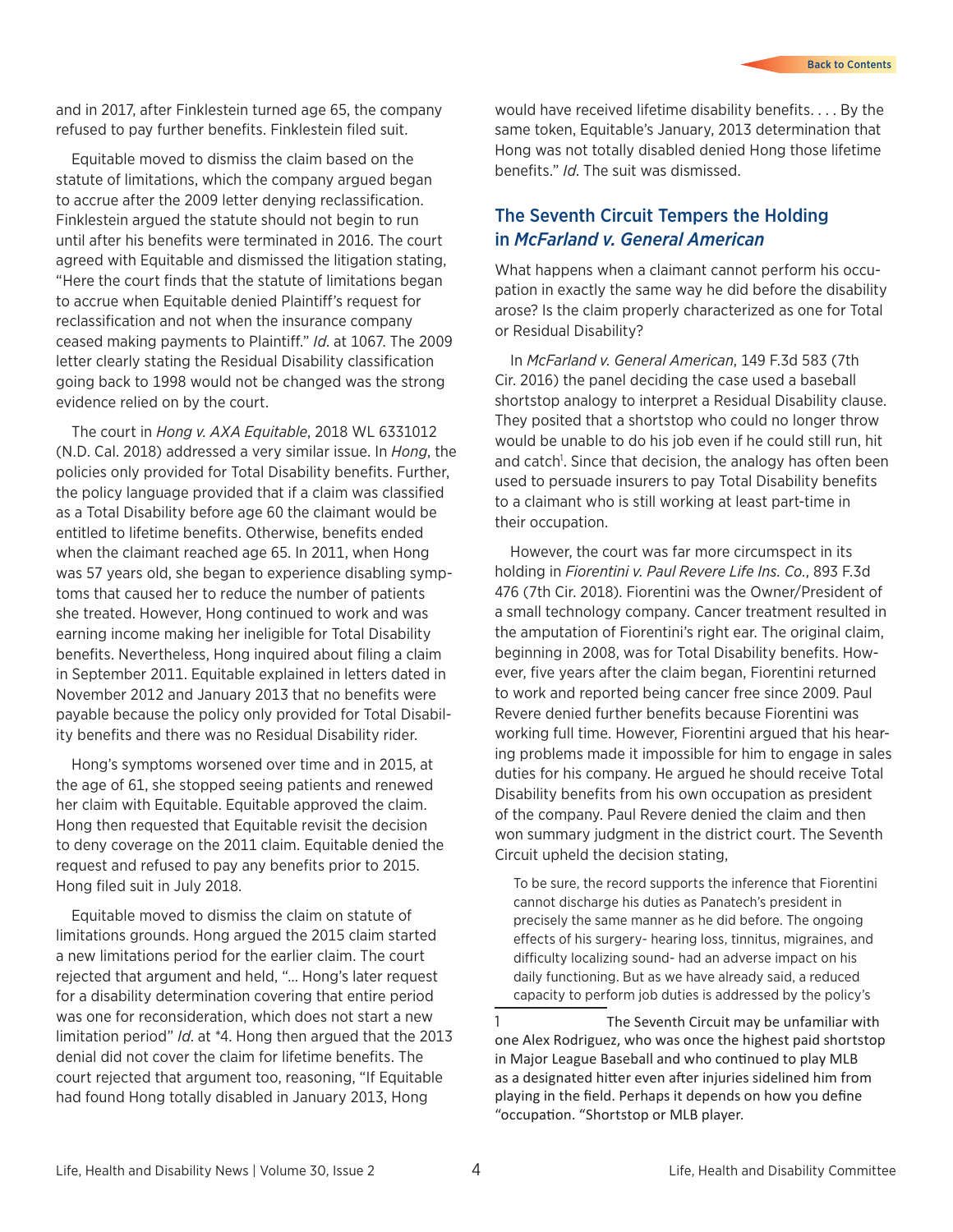residual disability provision. Fiorentini chose not to apply for those benefits.

#### *Id*. at 479.

The court in Fiorentini also addressed *McFarland* head on. The court distinguished *McFarland* by noting that Fiorentini functioned as Panatech's president, and that while his capacity as president had been diminished by his inability to perform one of his important duties, he was not unable to continue the occupation. The court noted that the Total Disability provision does not cover an insured who has a "diminished ability" to perform his occupation, but rather an insured who is unable to continue it.

#### Residual Disability Provisions in Own Occupation Policies Pose Unique Challenges

Own Occupation definitions of Total Disability in policies that also include a Residual Disability provision can frequently cause conflict between a claimant and their insurer. That was the issue central to the case of *Simmons v. Paul Revere*, 2018 WL 558960 (W.D. Wash. 2018). Simmons was a surgeon who purchased a disability policy in 1984, which included both an Own Occupation definition of Total Disability and a Residual Disability clause. Simmons was injured in an automobile accident in 2008 injuring his right shoulder. To his credit, he resumed working the day after the accident. Post-accident, he took more frequent rests and sometimes took additional appointments to complete tasks, but he worked standard hours. In December 2010, he had surgery to repair the injured shoulder and was out of work approximately one month, returning to part-time work in January 2011 and then full-time work in March 2011. His first claim with Paul Revere was not filed until May 2013, five years after the accident. Paul Revere promptly paid periods of both Total and Residual Disability in accordance with the times that Simmons was out of work completely and working part time. The claim was closed after March 2011 because Simmons was back to work full time. Simmons argued that he should continue to be considered Residually Disabled. Paul Revere disagreed and suit was filed.

Simmons filed a motion for summary judgment dropping his claim for Residual Disability and focusing only on the Own Occupation definition of Total Disability. Simmons' summary-judgment argument was that he was unable to perform "the" important duties of his occupation as he had performed them before the accident. Summary judgment was denied and the court, interpreting the claim in light of

both the Total and Residual Disability provisions, reasoned as follows:

The Court further concludes that when these provisions are read together, the meaning of the word 'the' as it is used in the total disability definition becomes clear: in order to be considered totally disabled, Simmons must be unable to perform any of the important duties of his occupation; on the other hand, Simmons is residually disabled if he is not able to perform at least some of his important duties (assuming he can meet the other requirements for residual disability). *Id.* at \*5.

#### Properly Defining the Insured's Pre-Disability Occupation Is Key to Determining Whether the Claim Should Be Handled as a Total or Residual Disability

Claimants, insurers and the courts often struggle to accurately define an insured's pre-disability occupation when making a determination on whether a claim meets the definition of Total or Residual Disability. However, that determination can be outcome determinative.

In *Nylander v. Unum*, 309 F.Supp.3d 526 (M.D. Tenn. 2018), Nylander was employed as a gynecologist and a gynecological surgeon. On April 15, 2015, she accidentally injured her right index finger during a surgical procedure. Nylander returned to work on April 24, 2015. However, in September 2015, while performing surgery she had difficulty controlling a bleed on a patient because the dexterity in her finger would not allow her to properly tie off the impacted area. She ceased doing all surgery immediately thereafter, but continued with her office gynecology practice. Nylander made a claim for Total Disability. The claim was eventually denied because Unum analyzed the claim as one for Residual Disability. Unum moved for summary judgment but the court denied the motion and held as follows, citing to 6th Circuit precedent in *Leonor v. Provident Life & Accident Company*, 790 F.3d 682 (6th Cir. 2015):

The strongest argument the Defendants have is that 25 percent of time that Dr. Nylander spent on surgical duties does not fit 'comfortably' along the lines of 'most important duties'. . . . Overall, however, the court concludes that Dr. Nylander's circumstances still fall within the strictures of *Leonor*, which instructs the Court to strictly construe the policies in favor of the insured and identify what is 'at the core' of Dr. Nylander's occupation. . . . Accordingly, under *Leonor*, genuine issues of material fact exist as to whether lead surgical procedures were an important/material and substantial duty of Dr. Nylander's occupation and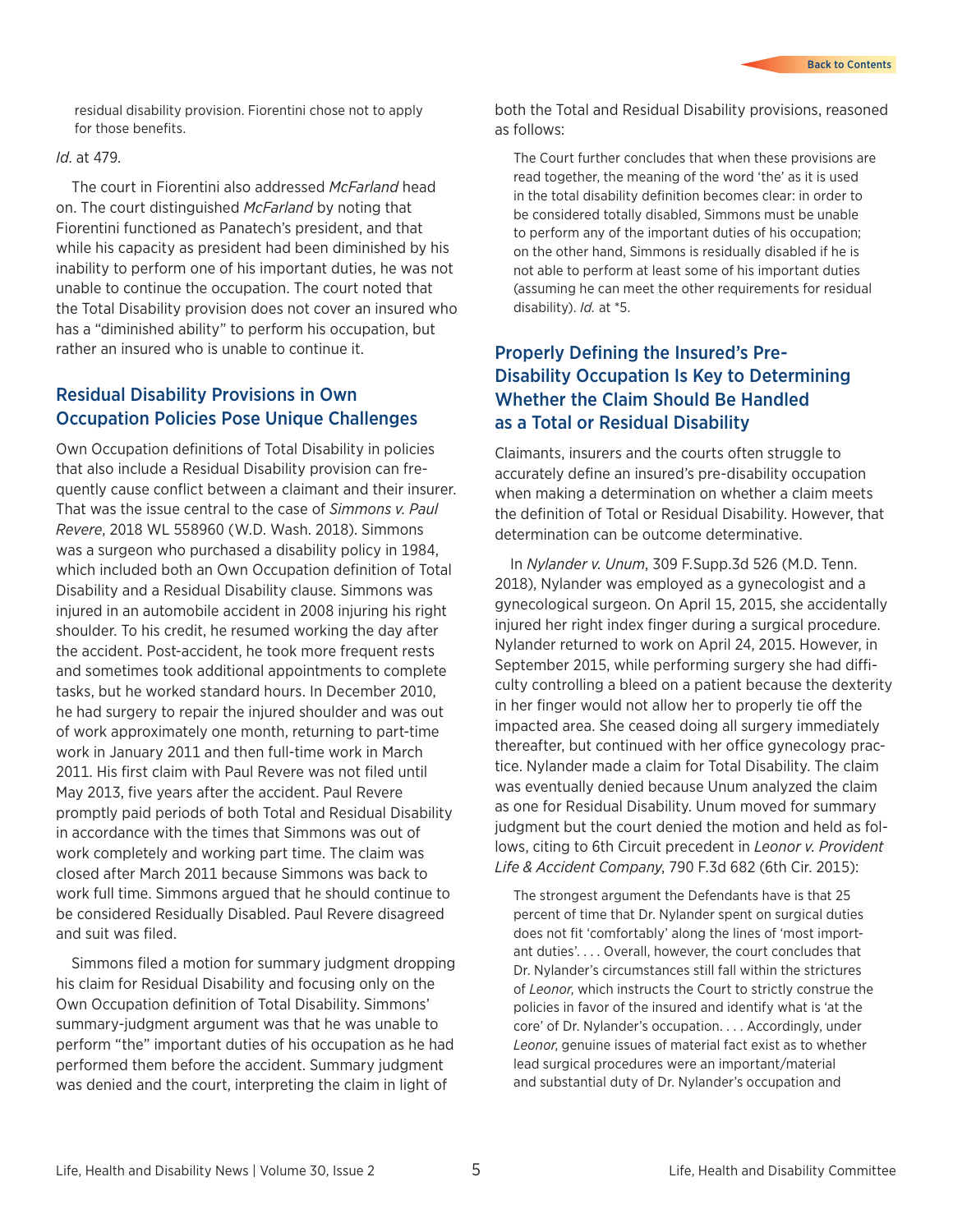the extent of Dr. Nylander's injury on the practice of her occupation. *Nylander*, 790 F.Supp.3d at 542–543.

#### Impact of ERISA on Total vs. Residual Disability Claims

The standard of review under ERISA can have an impact on the resolution of Total vs. Residual Disability claims. In *Mullaney v. Paul Revere*, 2018 WL 3328402 (W.D. Wash. 2018), the court used the de novo standard of review in analyzing whether Residual Disability benefits were payable. Mullaney was employed as a land use litigation attorney and was diagnosed as suffering from fibromyalgia. Like many fibromyalgia claims the medical conclusions were hotly contested and differed markedly between Mullaney's physicians and the physicians who reviewed the claim for Paul Revere. In the end, the court, using the de novo standard of review, concluded that Mullaney's physicians were credible and believable and therefore found that Residual Disability benefits should be paid. Query whether the outcome would have been different under the arbitrary and capricious standard of review?

In *Van Steen v. Life Insurance Company of North America*, 878 F.3d 994 (10th Cir. 2018) the court made a determination under the arbitrary and capricious standard of review whether Residual Disability benefits were payable. Van Steen was employed was a Systems Integration Business Analyst. In October 2011, he as attacked while walking his dog and suffered a mild traumatic brain injury. He was out of work until September 2012, at which time he returned to work part-time. Residual Disability benefits were paid until 2013 when the company determined Van Steen no longer suffered from any restrictions and limitations. Suit was filed and the district court ruled in favor of Van Steen. The decision was reversed on appeal to the 10th Circuit.

The court observed that the definition of Residual Disability stated that, "he or she is unable to perform each and every material duty of his or her occupation on a Full time basis." *Id*. at 997. Using this definition, the court then reasoned that if Van Steen was no longer residually disabled he would have to be able to perform each and every duty on a full-time basis. A review of the medical records were not so emphatic to support such a conclusion and therefore the insurer's decision was found to be arbitrary and capricious and Residual Disability benefits were awarded.

The Third Circuit also had an opportunity to weigh in on the Total vs. Residual Disability continuum in *McCann v. UnumProvident*, 907 F.3d 130 (3rd Cir. 2018). McCann was a radiologist, although a major dispute erupted over whether he should have been more accurately considered an interventional radiologist. Even though McCann was the owner of three individual disability policies, the court found that the policies were governed by ERISA. The claim was originally approved as a Total Disability claim based on a diagnosis of a mildly dilated aortic root aneurysm, hypertension and obesity. But, after a year of benefits were paid, a review of McCann's duties was conducted and, in particular, a review of CPT codes and billing records. All of the in-house medical reviews concluded that McCann could resume his occupation as a non-interventional radiologist. However, McCann maintained he was an interventional radiologist and his impairment prevented him from doing the physical demands of that occupation. The district court upheld the denial agreeing with UnumProvident that McCann was a non-interventional radiologist. Additionally, the court held that any claim for residual disability was untimely because it was not made before the company's final determination.

UnumProvident did not fare as well in the Third Circuit. The district court was overturned. The opinion reflects the appellate court's distaste for the over reliance on the detailed analysis that was done to better define Dr. McCann's pre-disability occupation. The court stated, "We will not define Dr. McCann's occupation and its 'substantial and material duties' solely by counting up billing units." *Id*. at 150. The Third Circuit found that McCann was an interventional radiologist, and that even if he did not meet the strictures of the Total Disability definition, the company should also consider any possible claim for Residual Disability benefits because that claim was timely. The case was remanded to the district court for further review.

*J. Christopher Collins is a member of Mirick O'Connell's Life, Health, Disability and ERISA Litigation Group. He focuses his practice on life and health insurance matters with a concentration on disability and life insurance and he assists the Firm in client development both locally and nationally. Chris is known for his extensive experience in litigating first party bad faith matters and insurance cases governed by ERISA. Prior to joining the Firm, Chris was Senior Vice President and General Counsel at Unum US, the largest provider of group and individual disability insurance in the U.S. and a fast growing voluntary insurance business with over \$6B in annual revenue. In that role he provided counsel and managed all of the legal resources serving Unum's largest business sector. During his tenure at the company from 1984 – 2015, he helped to lead the legal department through both acquisitions and mergers and was a key par-*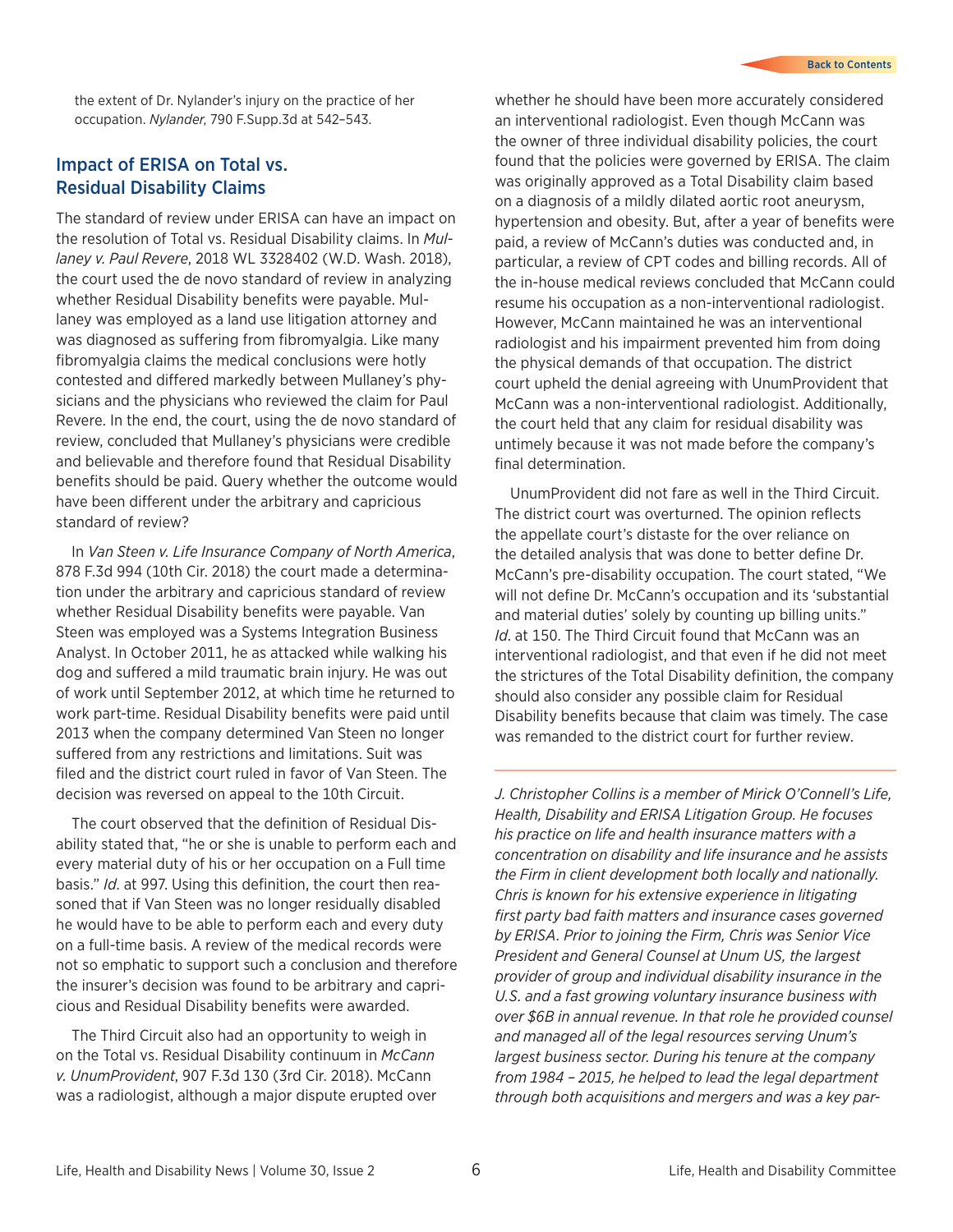#### <span id="page-6-0"></span>*ticipant in working to solve significant regulatory challenges facing the company in the early 2000's.*

*Joseph M. Hamilton is a Partner at Mirick O'Connell and Co-Chair of the Firm's Life, Health, Disability and ERISA Litigation Group. He concentrates his practice in life, health and* 

*disability insurance defense, and ERISA. Mr. Hamilton serves as counsel for numerous life, health and disability insurers and self-insureds at all levels of the state and federal courts. Mr. Hamilton is a past Chair of the ABA's Life Insurance Law Committee; and a Vice Chair of the ABA's Health and Disability Law Committee.*

## Yes, You Can Rescind a Policy After Two Years—A Disability Policy: A Framework

#### By Michelle J. d'Arcambal and Dierdre A. Connolly



There is a significant amount of litigation regarding when and whether an insurer may rescind a life policy after the two-year contestable period has passed. The

two-year contestability clause to rescind a life insurance policy is mandated by virtually every state. Some states will also allow rescission of a life policy after two years upon a showing of intentional fraud, especially with respect to the insurability requirement. Investor funded Stranger Owned Life Insurance ("STOLI") polices, which violate important public policy against wagering on the life of the insured, are also subject to rescission in some states. What is not widely litigated is the rescission of disability policies two years after issuance. Rescission of disability policies after two years is authorized both by state statutes and insurance department approved language in the policy, so long as the material misrepresentations rise to the level of fraud. $1$ 

In refusing to extend the two-year contestability period in a life policy to matters where there was no insurable interest, the New York Court of Appeals in *New England Mut. Life Ins. Co. v. Caruso* pointed to the language of the New York statute which permitted rescission of certain accident and disability polices after two years. *New England Mut. Life Ins. Co. v. Caruso,* 73 N.Y.2d 74, 535 N.E.2d 270, 538 N.Y.S.2d 217 (1989). The Court of Appeals held that if the legislature had intended that the incon-

1 Typical policy language: "after two years from the date of issue of this policy no misstatements, except fraudulent misstatements, made by the applicant in the application for such policy shall be used to void the policy or to deny a claim for loss incurred or disability (as defined in the policy) commencing after the expiration of such two year periods."

testability clause not bar such claims with respect to life policies, "it could have stated so." The states which rescind life insurance policies after two years typically apply a heightened standard as compared to the ordinary fraud standard applied to actions to rescind disability policies after two years. *See*, *e.g., Sadel v. Berkshire*, 476 Fed. Appx. 152, 2012 WL 3644735 (3rd Cir. 2012) (rejecting plaintiff's argument that a "special higher burden" applies where rescission of a disability policy is sought after expiration of contestability clause because plaintiff only cited and relied on cases involving life policies. The Third Circuit held that with respect to disability rescission matters, the typical fraud requirements and clear-and-convincing standard of proof apply.).

Disability policies are underwritten in a manner similar to life policies. The proposed insured answers a series of questions about financial and medical history. The underwriter reviews the completed application and requests additional information if the application includes disclosures: for example, an attending physician's statement will be requested from a physician identified by the applicant. Phone interviews to the prospective insured asking the application questions again is another tool used by underwriters.

#### Duty to Investigate

As with life policies, the disability insurer "has an absolute right to rely on the representations in the written application as long as the application is signed by the insured and attached to the policy." *N.W. Mut. Life Ins. Co. v. Cupo*, 1995 WL 117892, \*2 (S.D.N.Y. 1995).

An insurer has no duty to undertake a more extensive investigation because: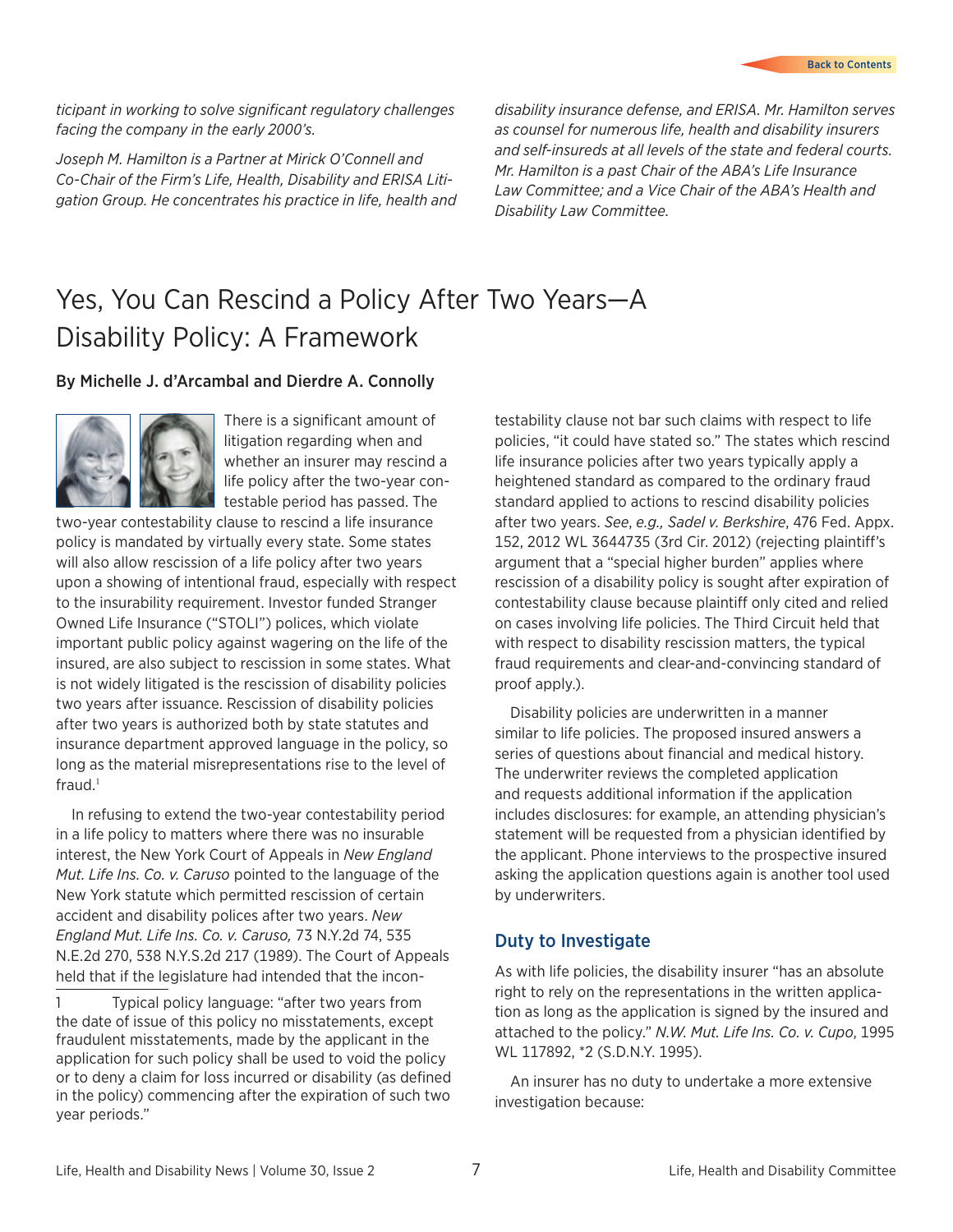the "duty to disclose" clearly rests with the insured . . ., not the insurer. The insured is required to reveal "every fact bearing on or pertaining in any way to the insurability of [his] life, especially where specific questions are put to the applicant calling for such information. . . ." "An insured cannot remain silent while cognizant that his insurance application contains misleading or incorrect information."

*Schondorf v. SMA Life Assurance, Co.,* 745 F.Supp. 866, 870–71 (E.D.N.Y. 1990) (emphasis supplied)(citations omitted); *see also New England Life Insurance Co. v. Taverna,*  2002 WL 718755, \*7 (E.D.N.Y. 2002) (It is the insured's "'duty to disclose . . . every fact bearing on or pertaining in any way to the insurability of [his] life, especially where specific questions are put to the applicant calling for such information.'") (citations omitted).

For example, in *In Re Green,* 241 B.R. 550 (N.D. Ill., 1999), the federal district court held that the justifiable-reliance requirement imposes no duty to investigate unless the falsity of the representation is obvious upon cursory glance. Citing Restatement (second) of Torts, §541 cmt. a.

Thus, an application that does not contain questionable history (aka a "clean app") triggers no duty to investigate. "Absolutely nothing about the applications [at issue in *In Re Green*] indicates that [the insured's] representations of health were false and that he had a long and complex medical history." Id at 565. The insurer justifiably relied upon the application. *Id. See also Bhakta v. Hartford,* 673 Fed.Appx. 762, 765, 2016 WL 7448766 (9th Cir. 2016) (where the beneficiary argued that evidence in the underwriting file of depression, respiratory infection, no work history and elevated ALT & HDL levels should have caused Hartford to conduct further investigation, the court held that that evidence did not "flatly contradict the insured's answers"); *Kerrigan v. Metropolitan Life Ins. Co*., 2013 WL 2110828, 2013 N.Y. Slip Op. 33591(U) (N.Y. Sup. Ct. 2013) *aff'd*, 117 A.D.3d 562, 986 N.Y.S.2d 99 (1st Dep't 2014)) *lv to app denied*, 24 N.Y.3d 912, (Dec. 18, 2014) (court held EKG results were not sufficient to prove actual notice of serious heart disease.).

In *Chawla v Transamerica*, 440 F.3d 639 (4th Cir. 2006), the Fourth Circuit held that "although Transamerica had knowledge of some facts, it was limited to the least significant facts the insured was obligated to disclose . . ." and

Transamerica was not aware of the meningioma surgery, the shunt surgery, or Giesinger's three hospitalizations. Moreover, because Transamerica was unaware of these events, it did not possess the records made in connection with them, several of which suggested that Giesinger's drinking problems exceeded the consumption of a bottle

of wine per day. Because Transamerica lacked awareness of material facts concealed by Giesinger's misrepresentations, it could not and did not waive the defense of misrepresentation.

*Id*. at 646.

#### When Misrepresentations Are Identified

Evidence of material misrepresentations on a life application is typically identified during the usual two-year contestability investigation conducted by the insurer if an insured dies within two years of issuance. Evidence of material misrepresentations on a disability policy application is often identified after a disability claim is made based on medical records that are submitted in support of the claimed disability. If a review of the medical records reveals material misrepresentations made in the application, and the claim is made within the contestability period, the insurer can rescind without a showing of fraud. If the claim is filed after the contestability period, the insurer can still rescind if it satisfies the additional burden of establishing that the misrepresentation was made fraudulently. This hurdle (absent claims of not understanding the question, waiver or duty to investigate further) may be readily met because the misrepresentation was made by the insured in writing and is signed and verified by the insured. Clear and material misrepresentations can be the basis of a successful motion for summary judgment.

#### The Elements That Must Be Established

A party seeking to rescind a disability insurance policy beyond the initial two-year contestability period must prove the following elements:

(1) a material misrepresentation or omission of fact, (2) made with knowledge of its falsity, (3) with an intent to defraud, and (4) reasonable reliance on the part of the [party seeking to establish fraud], (5) that causes damage to [that party].

*Ehrlich v. Berkshire Life Insurance Co*., 2002 WL 368444, \*8 (S.D.N.Y. Mar. 7, 2002); *see Dwyer v. First Unum Life Ins. Co.,* 41 A.D.3d 115, 837 N.Y.S.2d 635, 636 (1st Dep't 2007). (An insurer may only rescind an insurance policy that has been in effect for over two years if the insurer can "identify a material misrepresentation in the [insured's] application that was intended to defraud the insurer.") (Citing N.Y. Ins. Law §3216(d)(1)(B)(i)).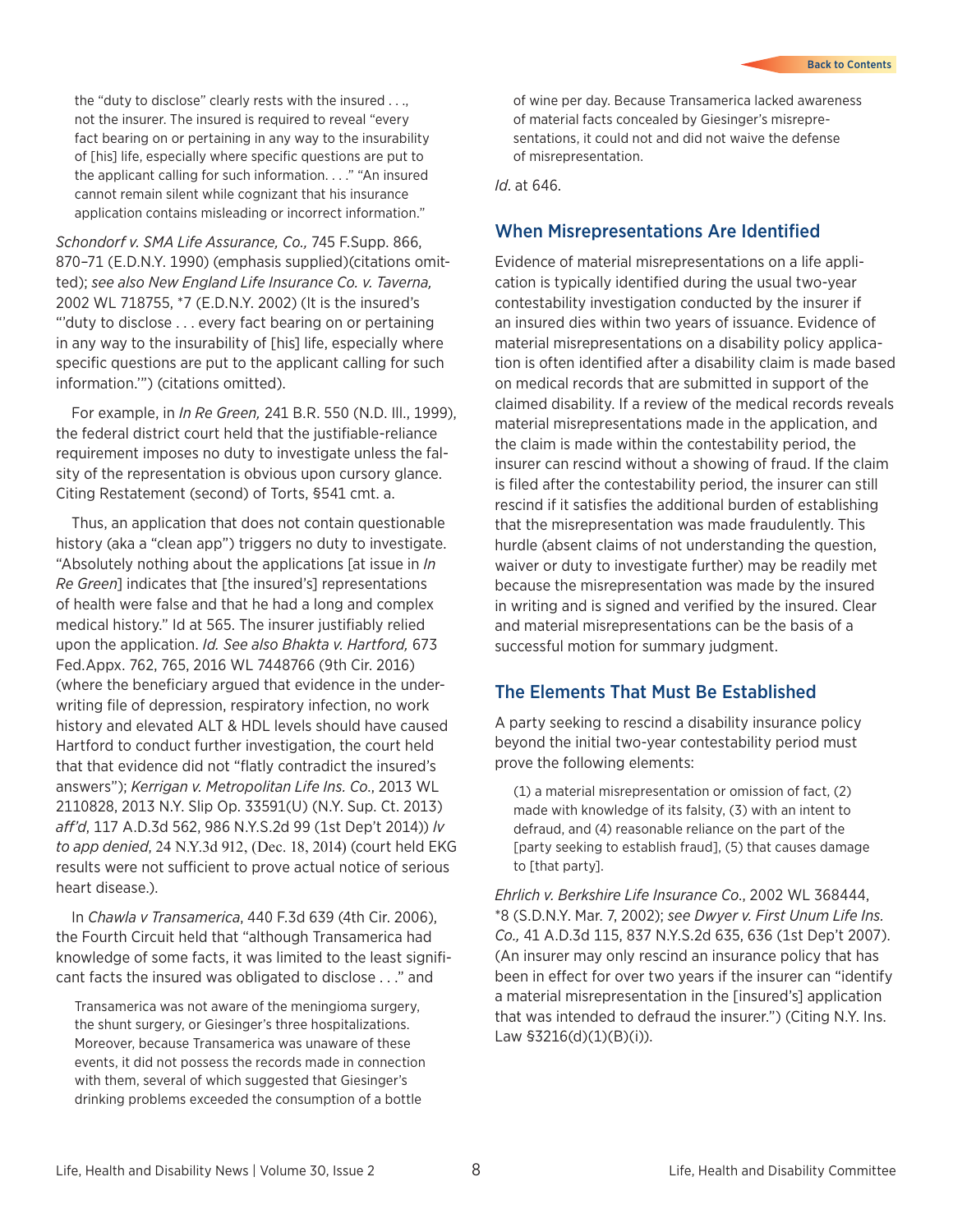#### Intent to Deceive

The first question to be resolved is not whether the plaintiff understood that she should have disclosed her treatment, but whether a reasonable person would have believed that these facts were significant and should have been disclosed as a response to the questions in the application. *See Falcon Crest Diamonds, Inc. v. Dixon,* 173 Misc.2d 450, 458, 655 N.Y.S.2d 232, 237 (N.Y. Co. 1996). In determining whether or not a plaintiff has improperly failed to disclose a particular fact, the court is required to employ an objective standard, *i.e.*, whether "'a reasonable person in the insured's position would know that the particular fact is material' . . . or something which would have controlled Underwriters' decision to accept the risk." *Id.* (citation omitted). *See also Spencer v. Minnesota Life Ins. Co*., 493 F.Supp.2d 1035, 1041 (S.D. Ohio 2007) ("Where an applicant knowingly makes a false statement on an application for insurance regarding prior medical treatment . . . the false statement is presumed to be willfully and fraudulently made, [and the claimant] has the burden of going forward with evidence tending to prove . . . that such consultation was not for or not known by the insured to be for any serious ailment or condition, or that the false answer was an honest mistake.")

A misrepresentation is thus material and intentional if a reasonably careful and intelligent person would believe that the omitted facts substantially increased the insurer's risk under the policy and might cause the insurer to reject the application. *In Re Green*, *supra*, 241 B.R. 550, 566 (N.D. Ill. 1999), citing *Methodist Medical Center of Illinois v. American Medical Sec. Inc.,* 38 F.3d at 320 (7th Cir. 1994). Where a person knowingly or recklessly makes false representations which the person knows or should know will induce another to act, the finder of fact may logically infer an intent to deceive. In *In Re Green*, *supra*, the court concluded "a reasonable person would have to believe that a long history of serious illness and serial hospitalizations substantially increased [the insurer's] risk under the disability policies." *Id.* at 567. The Court held it "had no choice but to infer that [the insured] intended to deceive" the insurer by omitting significant portions of his medical and hospitalization history to obtain the disability policies at issue. *Id.* at 565.

Furthermore, "absent direct evidence, intent 'may be proven by circumstantial evidence.'" *Ehrlich v. Berkshire Life Insurance Co*., 2002 WL 368444, at \*10, citing *Cofacredit, S.A. v. Windsor Plumbing Supply Co. Inc.,* 187 F.3d 229, 241 (2d Cir.1999). In *Ehrlich v. Berkshire Life Insurance Co*., the plaintiff/insured was unable to recall at his deposition the

source of his representations concerning his income and net worth statement. The plaintiff claimed that "the statement of his income was a good faith projection" of income for that year. In fact, the representation as to current year income was made with fewer than two weeks left in the year. Thus, the Court found it was not a "good faith projection" because he should have been able to better project the income for that year. The financial misrepresentations made by the plaintiff in *Ehrlich* allowed him to improperly obtain a policy with a higher monthly benefit than he would have received had he answered truthfully.

#### Case Study: *Dormer v. Northwestern*

*Dormer v. Northwestern Mut. Life Ins. Co.,* 408 Fed. Appx. 452 (2d Cir. 2011) illustrates the various permutations of a disability rescission case from discovery of the misrepresentations, through a motion for summary judgment, trial and appeal. *Dormer* involved a doctor who made material misrepresentations and omissions concerning her medical history in the applications for two disability policies. These misrepresentations became known to Northwestern Mutual ("NWM") after she submitted a claim of disability from her medical practice, shortly after the expiration of the two year contestability period. The medical records submitted in connection with her claim of disability due to myasthenia revealed that Dormer had a significant medical history, including numerous additional conditions. Specifically, in addition to the symptoms of myasthenia (including muscle weakness, facial weakness and difficulty with eyelid elevation), she suffered from intermittent facial paralysis and Bell's Palsy; recurrent low back pain and disc herniation at the L3-L4 levels; episodes of severe fatigue including a diagnosis of chronic fatigue syndrome; asthma; neurogenic hypotension; and chronic cystitis. While, as a medical professional, Dormer should have had full knowledge and understanding of her own medical condition, none of these ailments was disclosed in the application process.

The underwriting process included a personal history interview. Also, as part of the underwriting process, NWM requested and received medical records from the doctor Dormer had identified on the application, Dr. Lipschitz. After its review of the records submitted, NWM denied Dormer's claim, rescinded the policies and returned the premiums. Dormer sued NWM and the case was removed to the Southern District of New York and assigned to Judge Rakoff. After discovery, NWM moved for summary judgment because there was no issue of material fact that Dormer had intentionally misrepresented her medical condition. In opposition, plaintiff raised an issue as to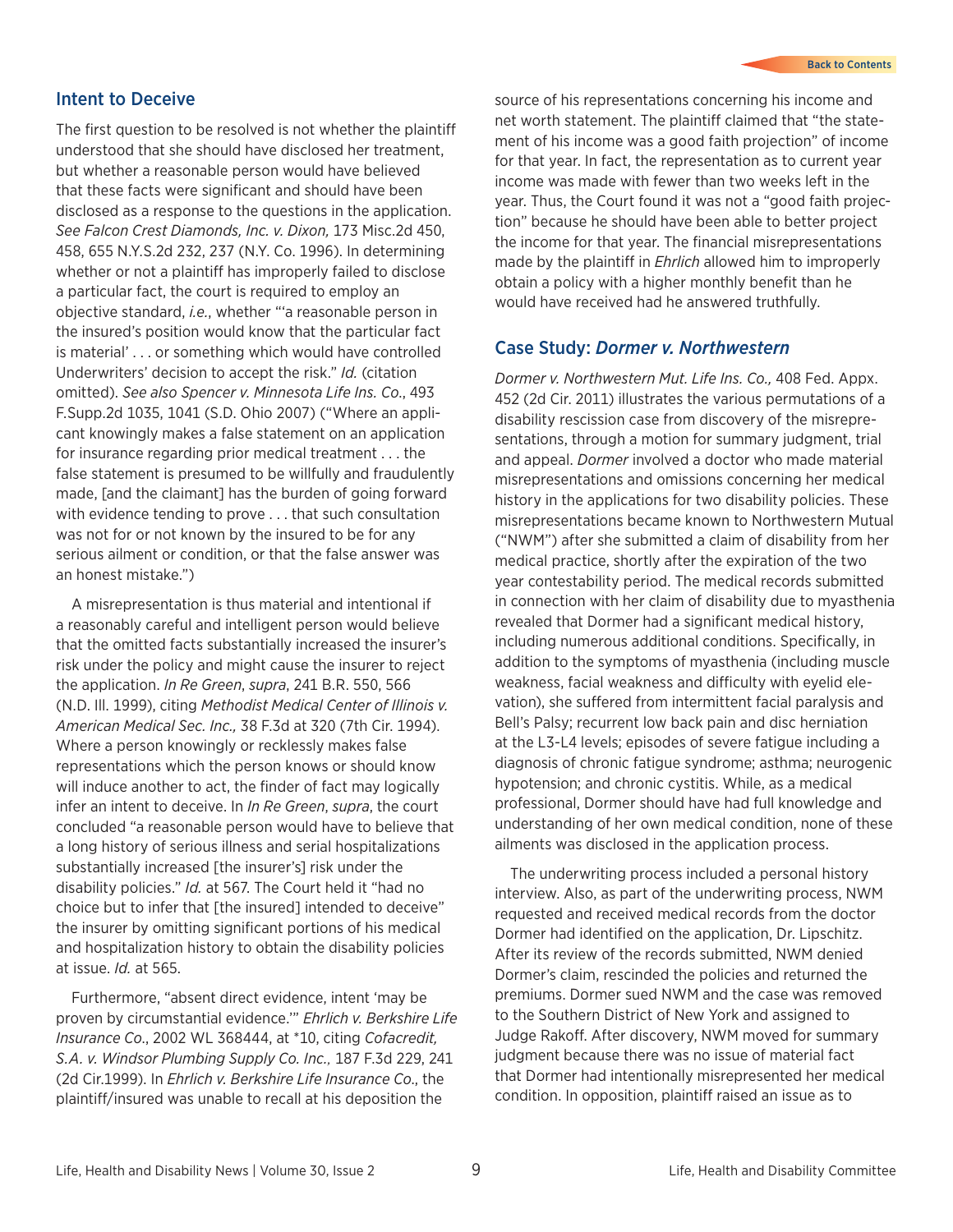whether a one-page handwritten report by Dr. Lipschitz (which listed certain medical conditions Dormer omitted from the application) had been received by NWM during the underwriting process*.* Judge Rakoff held:

The disputed issue of whether Northwestern Mutual received the Statement before or after the issuance of the policies is crucial to resolving the defendant's allegation that Dr. Dormer intentionally and fraudulently misled the defendant in her various application for disability insurance. For this reason, the Court hereby denies Northwestern Mutual's motion for summary judgment.

*Dormer v. Northwestern Mut. Ins. Co.*, 2009 WL 2603123, \*2 (S.D.N.Y. 2009) aff'd 408 Fed.Appx. 452, 2011 WL 310268 (2nd Cir. 2011).

Because the remedy of rescission is equitable, the case was tried before Judge Rakoff, and not a jury. As later noted by Judge Rakoff, Dr. Dormer convincingly affected a credible demeanor. During the course of the trial, however, plaintiff's counsel could not refute the clear misrepresentations made when compared to the medical records, or their materiality. The NWM witnesses, including employees from the document receiving department, established the materiality of the misrepresentations. The witnesses further established that the underwriter had never received the handwritten page sent by Dr. Lipschitz's office, and thus had no knowledge of the disclosures in that document.

The most stunning of Dormer's misrepresentations occurred during her redirect when she fabricated an event—a "second" personal history interview ("PHI")—in which she falsely claimed, for the first time in the litigation, to have disclosed her entire medical history to NWM during the underwriting period. Dormer had not previously mentioned a second PHI in the pleading stage, during extensive discovery, including her own deposition, during motion practice or on direct or cross examination. In the end, the undeniable documentary evidence established that plaintiff had simply made up an imaginary second PHI on the stand when she realized that she was losing.

After a five-day bench trial, Judge Rakoff concluded that:

It's hard not to have sympathy for Dr. Dormer. It's hard also not to have admiration. She clearly is a woman not only of intelligence but of drive, who despite her physical problems, has successfully had two careers and plainly is a person of talent, of even some charisma; *but her testimony on the stand indicated to the court that she had a less than total punctiliousness about the truth*. . . .

There are numerous other examples of Dr. Dormer's giving false or misleading testimony here in court, corroborative of the inference that the misstatements in her application

about material matters were made with fraudulent intent: They were well spelled out in the defense summation. *So, I am forced to conclude, reluctantly,* that she with fraudulent intent sought to mislead Northwestern about highly material health problems relating to chronic fatigue, to Bell's Palsy and to the condition of the disks in her back, and that she carried that fraud into this court.

*Dormer v. Northwestern Mut. Ins. Co.*, Case No. 08 Civ. 8725 (S.D.N.Y.) (emphasis added), Unpublished Transcript dated November 20, 2009, 9:11–18; 11:16–25, available on request. Judge Rakoff held he did not need to resolve the legal issue with respect to the handwritten note from Dr. Lipschitz. Instead, he held that while EMSI apparently did fail to get all of the records to NWM:

the court does not reach the argument made by the defendant that the company cannot be charged with that information. I'm going to assume arguendo that the company constructively knew what was in Dr. Lipschitz's submission, or handwritten notes really, of his examination back in February. . . . And I will assume that the company constructively received that, *even though I think the law in this area might well go in the opposite direction.* . . . . So, there is more disclosure here, but even here an attempt was made, particularly with respect to Bell's Palsy and the chronic fatigue, to misrepresent the true extent of the problem.

*Id.*, pp. 8:10 – 9:9 (emphasis added). The Second Circuit affirmed Judge Rakoff's decision, holding that:

A reasonable factfinder could easily infer that this pattern of minimizing an adverse medical history, in connection with a disability insurance application, could not have been accidental and must have been intended to reduce the risk that the application would be denied.

Moreover, Dormer's misrepresentations continued in her trial testimony. The district court noted numerous examples of "false or misleading" testimony and concluded that Dormer's answers "seemed designed . . . to place the best possible gloss on a momentary issue even if it was inconsistent with testimony she gave on some other related issue." These credibility findings by the trier of fact are entitled to deference, *Wade v. County Sheriff's Office,* 844 F.2d 951, 955 (2d Cir.1988), and in any event we see no error in them. This lack of candor supports the inference created by the factual record that Dormer acted with fraudulent intent.

2011 WL 310268, \*\*1–2. It is notable that four years later, the New York Appellate Court conclusively held that only actual, not constructive, notice of the misrepresented response can bar rescission of the policy based on material misrepresentations. *Kerrigan v. Metropolitan Life Ins. Co*., 2013 N.Y. Misc. LEXIS 6489 (N.Y. Sup. Ct. 2013), *supra*.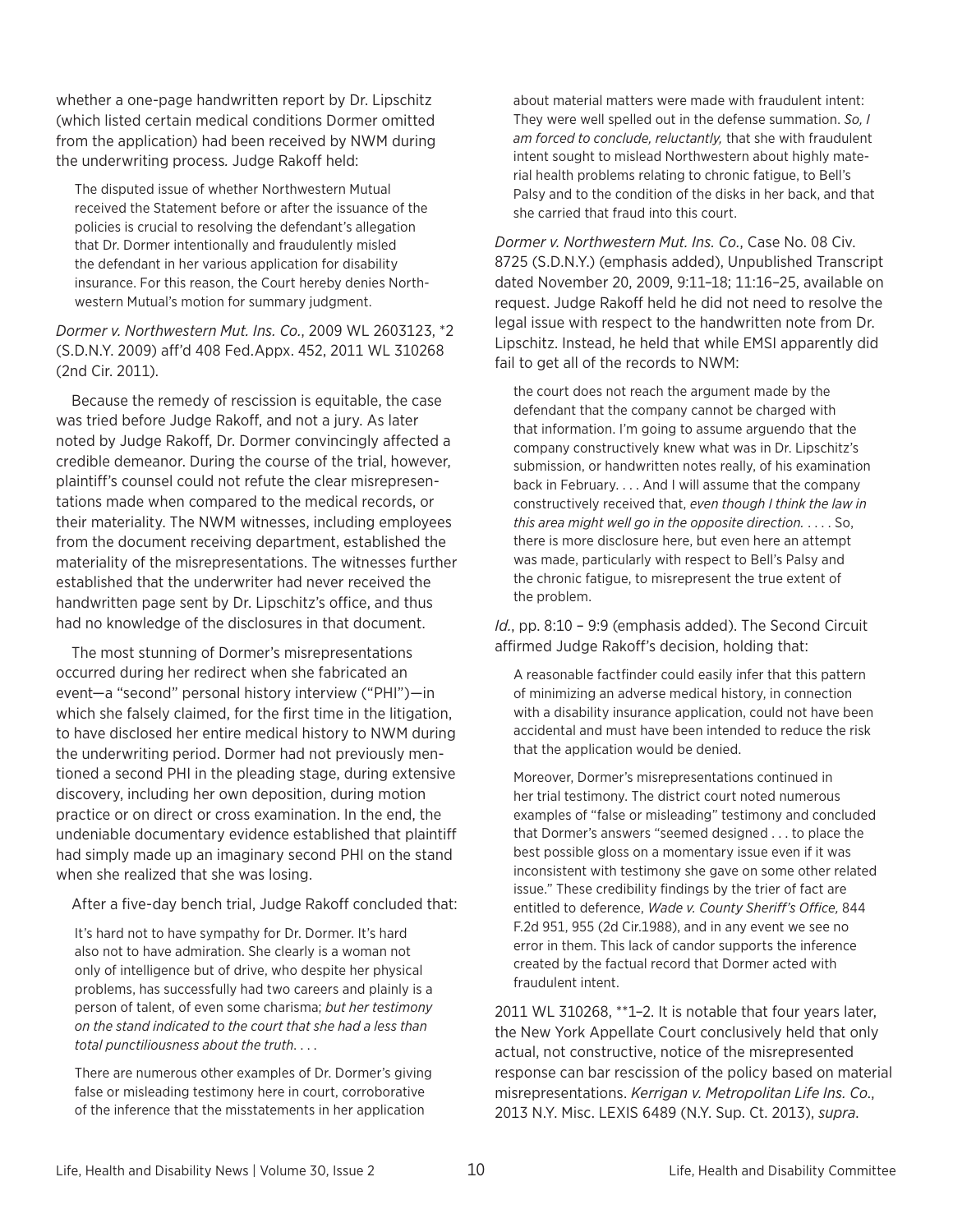#### <span id="page-10-0"></span>**Conclusion**

Rescinding a disability policy after the expiration of the contestability period is a very good option if the insurer can establish a material misrepresentation, even though the insurer must also prove intent by clear and convincing evidence. Assuming the plaintiff cannot present a winning argument that the insurer was on notice of the condition misrepresented, proving intent using the objectively reasonable person standard logically flows from the established facts.

*For over 20 years, Michelle J. d'Arcambal, a partner of d'Arcambal Ousley and Cuyler Burk, has defended a wide variety of life, health, and disability product and plan litigations. She provides strategic advice aligned with the client's litigation and business goals, including resolution. As a result of her in-house litigation experience at MetLife, Ms. d'Arcambal understands the needs of her clients and focuses on achieving their objectives in the most efficient way possible. When a matter cannot be resolved by motion or mutual agreement, Ms. d'Arcambal leverages her trial* 

*and appellate experience in from of appellate judges and trial courts. Ms. d'Arcambal was previously a commercial litigation partner at Ross & Hardies, now known as McGuire Woods, LLP, and an associate at Brown & Wood, LLP, now known as Sidley Austin, LLP. She is a 1985 graduate of the University of Wisconsin Law School and graduated from Smith College in 1981.*

*Dierdre A. Connolly is a senior associate at d'Arcambal Ousley and Cuyler Burk and has been with the firm for eight years. She defends companies in contractual disputes, including bad faith claims, insurance fraud and rescission actions involving individual and group life, health, and disability insurance products. Ms. Connolly also has extensive experience with the United Nations and other international organizations in developing and implementing administrative and legal reform policy. She holds a J.D. degree from Fordham University School of Law, graduating in 1996, a 2008 post-graduate certificate in International Law from the University of London, an M.A. degree in Classics from Columbia University, and a B.A. from Wells College.*

## The Importance of Avoiding Equivocal Denials in Claims Processing

#### By Moheeb H. Murray and Vincent C. Sallan



When an insurer denies a claim, no matter the type of insurance at issue, the nuance of the specific language used to deny that claim can be overlooked. That nuance,

however, can prove decisive if the denial results in litigation. An equivocal denial can breathe newfound life into a claim otherwise barred by contractual or statutory limitations periods. This article examines recent trial court decisions. The first is a disability-insurance case holding that a denial of was and two others in the property-insurance context—to provide practical guidance for claims handlers and their partners in ensuring that their denials withstand judicial scrutiny.

#### A Finding of an Equivocal and Unequivocal Denial on Two Parts of One Plaintiff's Disability Claim

The Central District of California, *Daneman v. Guardian Life Ins. Co. of Am.*, No. 5:18-cv-01751, 2019 WL 1229770 (C.D.

Cal. Mar. 11, 2019), recently examined the effects of an equivocal claim denial. There, the plaintiff Steven Daneman sued Guardian Life Insurance Company of America ("Guardian") and Berkshire Life Insurance Company of America ("Berkshire") alleging breach of contract and breach of the implied duty of good faith and fair dealing after the insurers denied his claim for residual disability benefits. *Id*. at \*1 .

After some discovery, Guardian and Berkshire moved for summary judgment contesting their liability. *Id*. Guardian's principal argument was that Mr. Daneman's claim was barred under California's statute of limitations and under the limitations period contained in the policy. *Id.* at \*3.3 The timeline of the various submissions, denials, and correspondences is critical to understanding the court's decision and reasoning:

• On March 21, 2013, Mr. Daneman telephonically submitted to Berkshire and Guardian a residual disability

<sup>1</sup> This article focuses on the court's analysis of the California statute of limitations.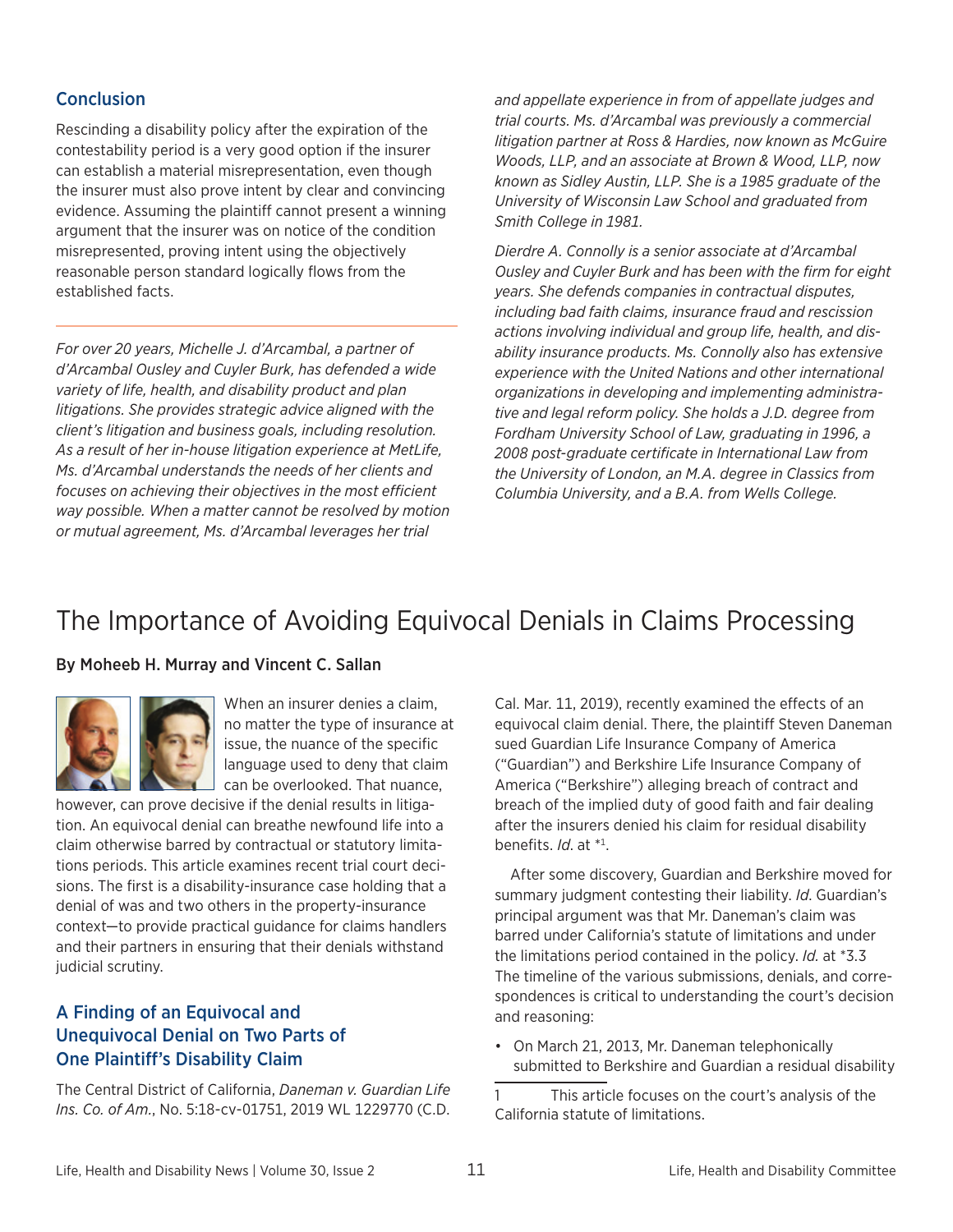claim based on post-concussion syndrome dating back to approximately 2006. He eventually narrowed this date down to January 1 or 2, 2006. *Id.*

- On April 14, 2014, after an evaluation, Berkshire and Guardian sent a letter denying Mr. Daneman's claim for residual disability benefits from January 1, 2006 to January 1, 2013. Guardian denied Mr. Daneman's claim for two reasons: (1) he did not receive medical care from 2006 to 2011; and (2) his lost-income was below the policy threshold. The letter did, however, invite Mr. Daneman to submit additional information if he felt that he was entitled to benefits beginning on January 1, 2013. The letter also informed Mr. Daneman of the appeals process for the denial from 2006 to 2013.4 *Id.*  at \*2 .
- On July 31, 2014, Mr. Daneman submitted additional documents to support his post-2013 claim for residual disability benefits. On December 31, 2014, Guardian denied Mr. Daneman's claim for benefits from January 1, 2013 through December 31, 2014. Guardian again advised Mr. Daneman it was willing to review additional documents. *Id.*
- • On June 16, 2015, Mr. Daneman submitted a letter and documentation informing Guardian that he stopped working entirely on September 30, 2014, and that he was now claiming *total* disability from that point forward. On August 31, 2015, Guardian informed Mr. Daneman he was not eligible for disability benefits from September 30, 2014 to August 31, 2015. Guardian further informed Mr. Daneman that he was not eligible for benefits from January 1, 2006 to September 30, 2014 because he had not yet provided the additional necessary supporting documents. Using identical language as previous letters, Guardian advised Mr. Daneman that it was willing to review any additional documentation. *Id.*
- Following a December 22, 2015 appeal, Guardian determined that Mr. Daneman was totally disabled beginning on September 30, 2014, and approved his claim for total disability benefits from that date forward. *Id.*
- On June 9, 2016, Mr. Daneman again submitted documentation to support his 2006 residual disability claim. On September 1, 2016, Guardian denied that claim, and again offered Mr. Daneman the chance to appeal

the denial, noting that it would review any additional documentation.5 *Id.* at \*3.

In its analysis, the court noted that the statute of limitations begins to run when the insurer unconditionally or unequivocally denies the insured's claim. *Id.* at \*3 . Guardian maintained Mr. Daneman's claims accrued on April 14, 2014, when Guardian issued its first denial letter. *Id*. Mr. Daneman argued that the April 14 letter did not constitute an unequivocal denial because it was based on information in Guardian's possession at that time and Guardian invited him to furnish additional information. *Id.*

The court rejected Mr. Daneman's argument. *Id.* Instead, the court held that under California law, an insurer's general statement that it is willing to reconsider its denial does not necessarily make its denial equivocal. *Id.* Ultimately, the court held that Guardian's April 14 letter where it advertised its willingness to reconsider its denial did not render the April 14 letter equivocal as to Mr. Daneman's claim for residual disability benefits from January 1, 2006 to January 1, 2013. *Id.*

But whether the April 14, 2014, letter was unequivocal as to Mr. Daneman's claim for post-January 1, 2013 benefits was a different story. In finding that the April 14 letter was not an unequivocal denial of the post-January 2013 claims for benefits, the court focused on the fact that Guardian never actually denied Mr. Daneman's post-January 2013 claims. *Id.* Rather, the court noted that for those claims, Guardian's April 14 letter instructed Mr. Daneman to submit specific documentation to support his January 1, 2013, to September 30, 2014, residual disability benefits claim against Guardian, but did not state that it was denying the claim. *Id.* at \*5. The court found the first unequivocal denial of the post-January 2013 claim for benefits did not occur until December 31, 2014, which is when the post-January 2013 claim for benefits first accrued. *Id.*

#### Recent Analogous Approaches to Determining Equivocality of Denial Language in the Non-Disability Context

While not dealing with disability insurance, a pair of interesting cases from New Jersey have recently addressed equivocal denial issues after Tropical Storm Irene and Hurricane Sandy, providing additional useful insights for denials in disability claims. In *Snell v West Am. Ins. Co.*, No. 14-3985, 2017 WL 2225568 (D. N.J. May 22, 2017), the 3 Mr. Daneman did submit a letter from his psychologist supporting his alleged disability from January 1, 2006 through September 30, 2014. That letter did not alter Guardian's decision.

<sup>2</sup> Berkshire's position was always that the policy lapsed, and Mr. Daneman could not make a claim under the policy for that reason. Accordingly, this article focuses on Guardian's actions during the claims process.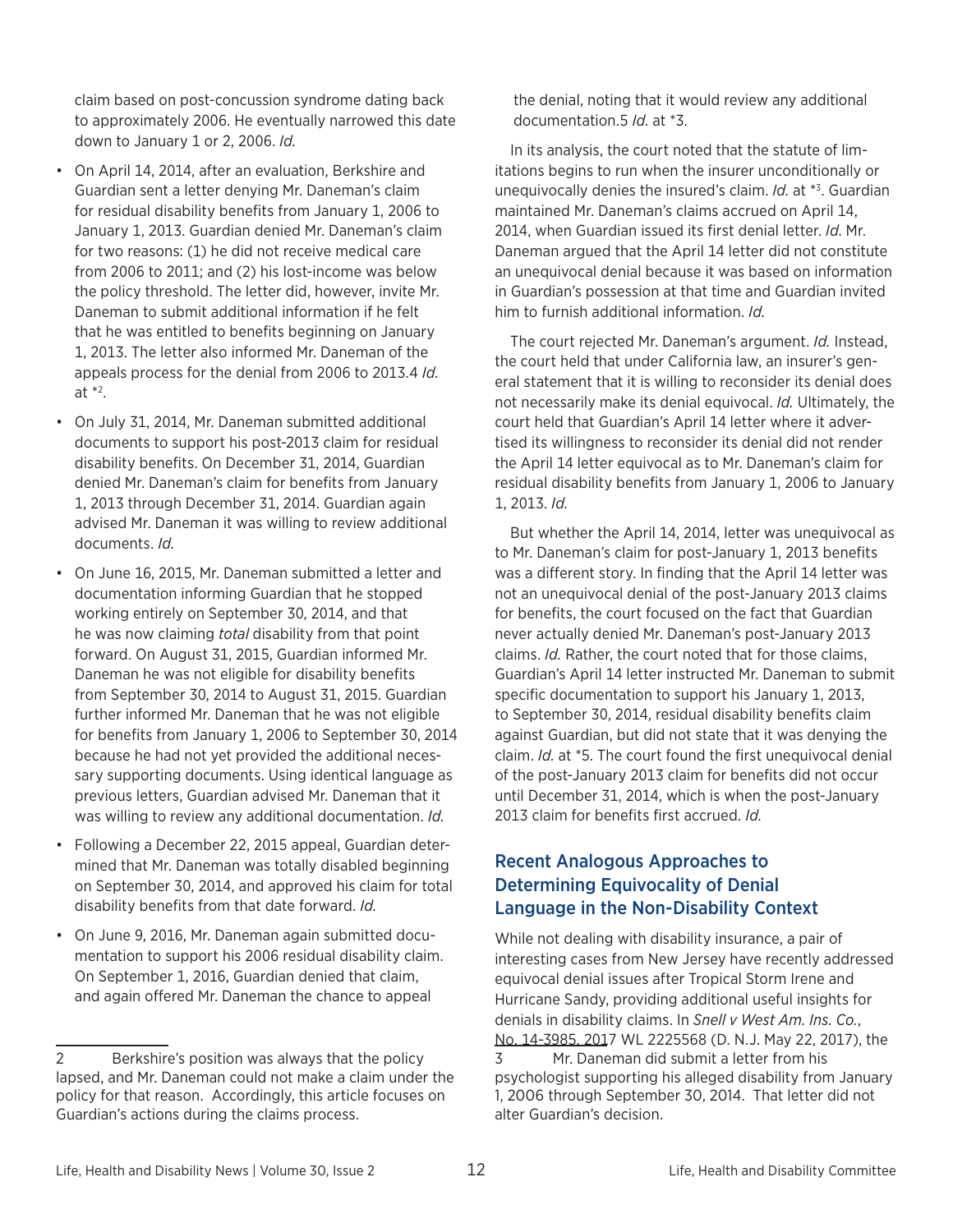plaintiff sued West American Insurance Company ("West American") for breach of contract and breach of the implied covenant of good faith and fair dealing for denying his homeowner's insurance claims submitted after Tropical Storm Irene and Hurricane Sandy. *Id.* at \*1. The parties did not dispute that Tropical Storm Irene did *some* damage to Mr. Snell's property; only the extent of the damage was at issue. *Id.* at \*1. The timeline highlights are:

- Following Tropical Storm Irene in August 2011, plaintiff filed a claim. After an exterior-only property inspection (it was unclear why the interior could not be inspected at the time), American West sent a letter to plaintiff informing him the damage amount was below his policy deductible, and American West would not make a payment. *Id.* at \*2.
- On April 10, 2012, the plaintiff asked to have the interior of his house inspected and American West then reopened his claim. On May 2, 2012, following the interior inspection, American West noted that the claimed his interior damage was not covered under the policy, and therefore denied coverage. *Id.*
- After Hurricane Sandy made landfall in October 2012, plaintiff also made a Sandy-related claim. *Id.*
- On July 13, 2013, American West reopened the plaintiff's Tropical Storm Irene claim after mediation of his Sandy claim, informing him it would consider documents from his contractor on the Irene claim, which it did in the following months. *Id.*
- On December 26, 2013, American West again denied the plaintiff's Irene claim because the damages still did not exceed his policy deductible. *Id.*
- On April 11, 2014, the plaintiff's attorney contacted American West and requested plan documents. Critically, following a few correspondence exchanges, American West's April 28, 2014 email to the attorney explained that American West could not consider anything further regarding the Irene and Sandy losses and would stand by its decision unless the plaintiff provided new information. *Id.*

The plaintiff sued, and after some discovery, American West moved for summary judgment, arguing that the policy's two-year statute of limitations precluded the lawsuit. *Id.* at \*3. The plaintiff countered that the "equitable tolling doctrine" allowed him to bring the claim more than two years after his property loss. *Id.* The court noted that under New Jersey law, contractual limitation provisions are tolled from the time the insured gives notice of the loss until the

time the insurer formally denies coverage. *Id.* American West provided the court a detailed analysis of the startand-stop nature of the Irene-related claims history used to determine that the two-year statute of limitations had expired. *Id.*

The plaintiff countered that some of American West's communications were not unequivocal denials that would have ended the policy's tolling periods. *Id.* He argued that the denials were equivocal because they did not provide the information required under New Jersey law, which includes a "full and fair statement of the reasons for its decision not to pay benefits" and a "clear statement that if the insured wishes to enforce [his/her] claim it will be necessary for [him/her] to obtain the services of an attorney and institute a court action within the appropriate time." *Id.*  at \*3–4.

The plaintiff also argued that he filed his complaint within the two-year policy period because "special circumstances" made American West's denials equivocal. *Id.* at 4. One case he cited was *Azze v. Hanover Ins. Co.*, 765 A.2d 1093 (App. Div. 2001) where the New Jersey Appellate Division held, *inter alia*, the tolling period for purposes of a contractual limitations period did not end when the insurance company sent a denial letter, in part because the parties were also negotiating over another claim that stemmed from the same event, thus adding confusion about which claim was denied and rendering the denial there equivocal. *Id.*

The plaintiff further argued that a November 9, 2011 letter was not an unequivocal denial under *Azze* because it only advised that American West was unable to make a payment and was silent as to other issues. *Id.* at \*5. Mr. Snell also argued that the May 2, 2012 denial letter was not unequivocal because it apparently requested additional information and did not reference the policy limitations period for filing suit. *Id.*

The court rejected both of these arguments. The court held that the November 9, 2011 letter constituted an unequivocal denial because it clearly gave the reason why American West was unable to make payment (*i.e.*, the policy deductible was not met), which the court noted could constitute a sufficiently unequivocal denial. *Id.*

As to the May 2, 2012 denial, the court also found that letter was unequivocal. *Id.* The court noted that the special circumstances presented in *Azze* were not present in the plaintiff's case because his two claims stemmed from different events, one of which had not even occurred at the time of the May 2, 2012 denial letter. *Id.* The court also